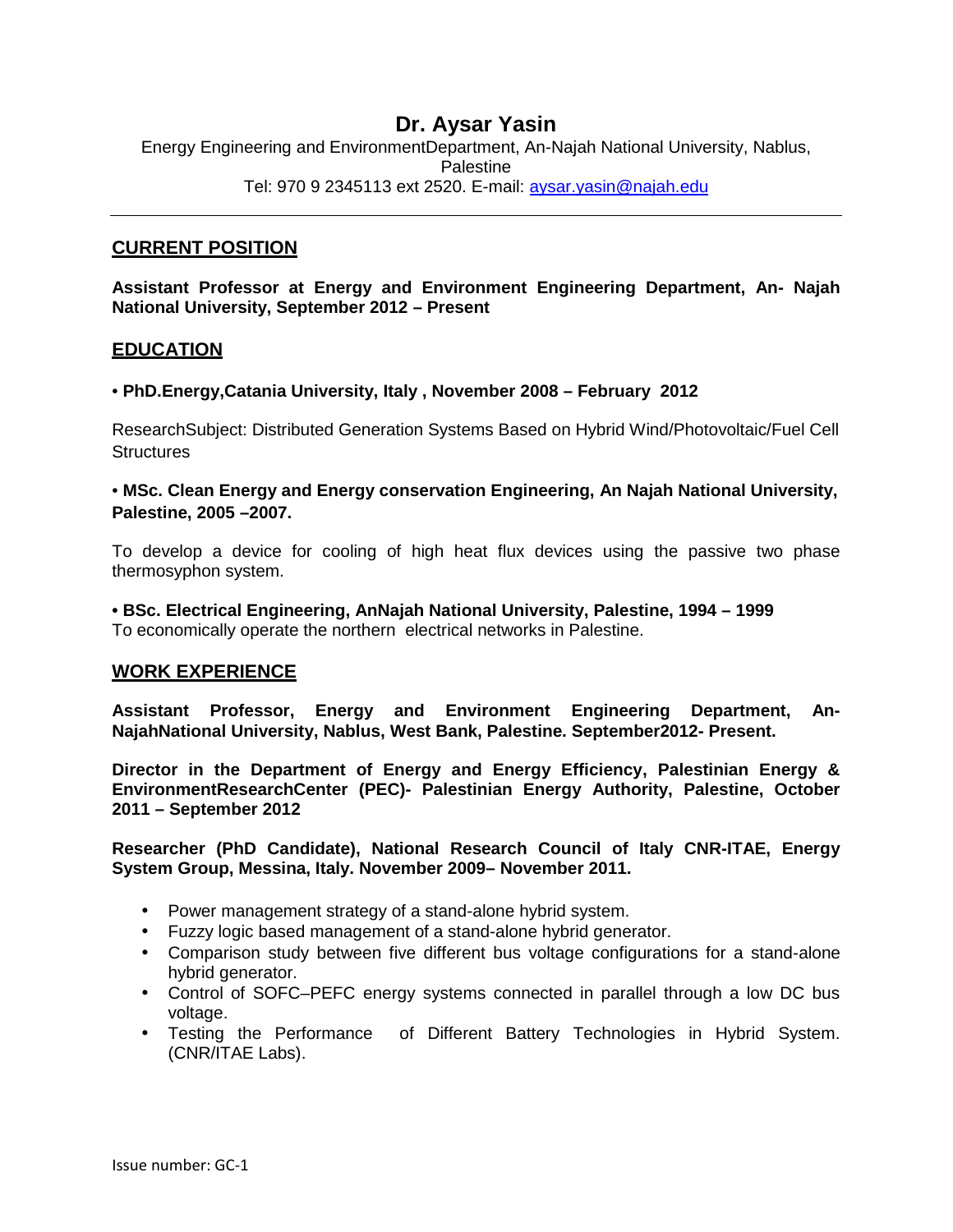#### **Researcher (PhD Candidate),Center for promotion and transferring of innovation technologyCePTIT, Italy. Feb 2009– November 2009.**

- Modelling, validation and control of a multi source hybrid system components which includes the following items: PV, Wind, Fuel Cell energy conversion system.
- Control of a Residential Wind/PV/Battery Power System with Performance Analysis.

### **Director in the Department of Energy and Energy Efficiency, Palestinian Energy & EnvironmentResearchCenter (PEC)- Palestinian Energy Authority, Palestine, 2006 – February2009.**

- Local project manger at DISTRES project (Promotion and consolidation of all RTD activities for renewable distributed generation technologies in the Mediterranean region).
- Participating in the energy workshops and periodic projects meetings abroad.
- Conducting researches and developing proposals in the field of energy planning, renewable energies, energy conservation and energy economics.
- Training, Awareness & information dissemination in the field of renewable energy and energy efficiency.
- Establishment of cooperation links with local & regional energy institutes for development of energy sector in Palestine.

### **Project Engineer, Palestinian Energy & EnvironmentResearchCenter (PEC), Palestine, January 2000 – 2005.**

- Local project manager at IRESMED project (Integration of renewable energies in the southern Mediterranean countries).
- Local Project manager in MEDA project (Energy and Urban Environment in the Mediterranean Countries).
- Energy Auditing and DSM ( industrial and residential sector)
- Design and supervision installation of photovoltaic (PV) at BudenWuttenberg project which focused on Electrification the rural areas and public facilities such as schools and clinics.

### **Maintenance Engineer, National Aluminium and profile Company (NAPCO). Palestine, June1999– Jan 2000.**

- Operating a power station of capacity exceeds 4 MW includes the general utility supply synchronized with company special Generators.
- Extrusion and Aluminium painting plants by anodizing and powder coating methods, water & waste water unit and cast house.

## **COMPUTER SKILLS**

- MS Office (including MS Project 2000 & Visio 2003)
- MatLab, Simulink and SimPowerSys.
- Load Flow programs and AutoCAD.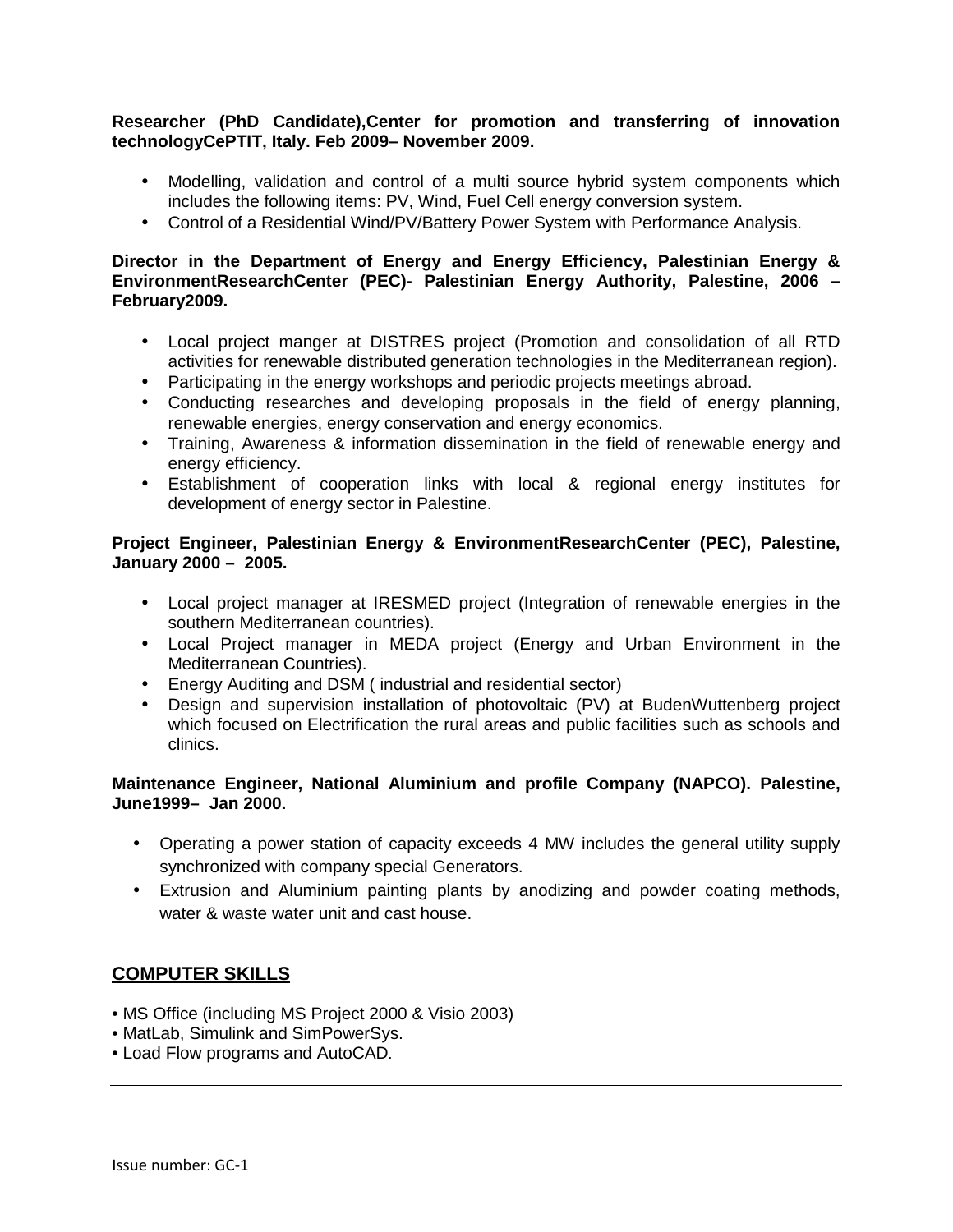## **TRAINING**

- Teaching skills- preparing to teach and promoting learning, An Najah University, Palestine, September 2012 (3 days).
- Training to operate the solar electricity generation system in Jericho (350kW) , The project for introduction of clean energy by solar electricity generation system, Palestine, Jericho, 1<sup>st</sup> July 2012 ( two weeks).
- Energy conservation in building sector, Palestine,  $20<sup>th</sup>$  May 2012. (5 days)
- Applying renewable energy in public buildings PV distributed generation system in autonomous and grid-tied applications ,Palestine. 23rd November 2011. (2days)
- Rural electrification with solar hybrid micro grids for electricity generation in Palestine, InstitutCatalád'Energia / Spain. 18th November 2006 (3 days).
- Renewable Biomass Based Energy Systems, KTH university, Department of Energy Technology, Stockholm, Sweden. 12th May 2006 , (2 weeks).
- Energy Conservation in the Industries, A°F- International AB, Sweden, 17th 2001. (one month).
- Occupation Safety . Palestinian Engineers Committee. Nablus, Palestine. 1999. (6 weeks).
- Operating Power stations, Power factor correction, High and low voltage networks. Nablus Municipality, 1998. (three months).

## **AWARDS**

**Full doctoral scholarship** Catania University, Italy, PhD 2008-2011.

# **COURSES TAUGHT:**

## **BACHELOR COURSES:**

- Electrical Engineering Circuits Analysis.
- **Energy and Environment.**
- Numerical Analysis for engineers.
- Renewable Energies.
- **•** Energy Conservation and Efficiency.

## **PUBLICATIONS**

#### **REFEREED JOURNALS:**

- A.Yasin, G. Napoli, M. Ferraro and V. Antonucci, 2011. Modeling and Control of a Residential Wind/PV/Battery Hybrid Power System with Performance Analysis. Journal of Applied Sciences, 11: 3663-3676.
- Giuseppe Napoli, Marco Ferraro, Francesco Sergi, Giovanni Brunaccini, Giorgio Dispenza, Laura Andaloro, Aysar Yasin, and Vincenzo Antonucci, Development of a SOFC Hybrid System, ECS Trans. 42, 209 (2012), DOI:10.1149/1.4705497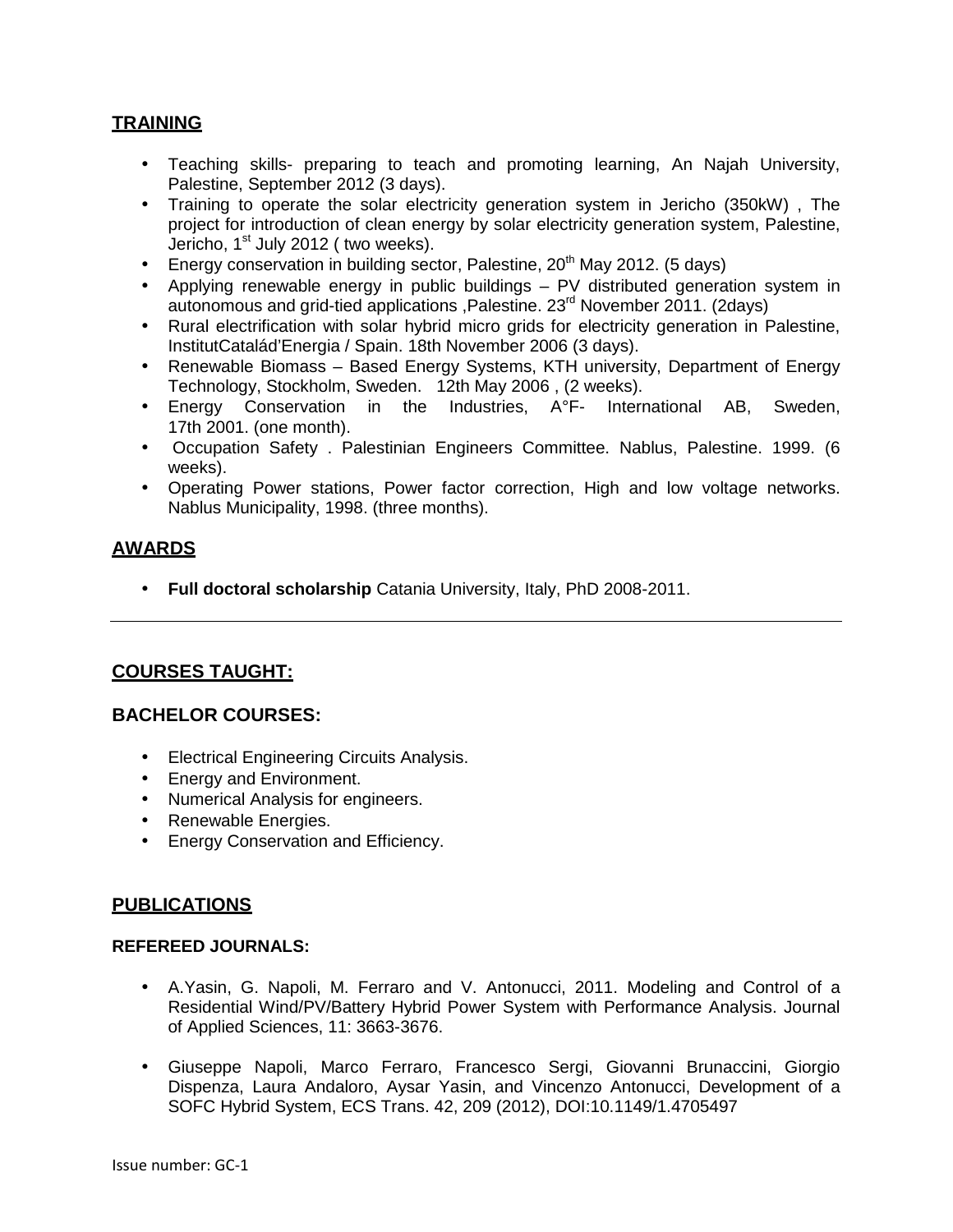A. G. Tsikalkis, T. K. Tomtsi, N. D. Hatziargyriou, A. Poullikkas, ch. Malamatenios, L. Giakoumelos, O. C. Jaouad, A. Chenak, T. Matar, A. Yasin, "Review of best practices of solar electricity resources applications in selected Middle East and North Africa (MENA) countries". Renewable and Sustainable Energy Reviews. 01/2011; 15(6):2838- 2849. DOI: 10.1016/j.rser.2011.03.005

#### **REFEREED CONFERENCES:**

- Yasin A.;"Comparison of Bus Voltage Configurations for a Residential Wind/PV/Battery Hybrid System Architectures, In proceeding of third conference onEnergy and Environmental Protection in Sustainable Development ( ICEEP III), Hebron, Palestine. October 2013.
- Yasin, A.; Scimone, T.; De Caro, S., "Efficiency analysis of stand alone Wind/Photovoltaic hybrid plant architectures," Clean Electrical Power (ICCEP), 2013 International Conference on , vol., no., pp.783,788, 11-13 June 2013 doi: 10.1109/ICCEP.2013.6586948
- S. De Caro, T. Scimone, A. Testa, A. Yasin, "Optimal Size Selection for Step-Up Transformers for Wind Generation Plants". 2012 International Symposium on Power Electronics, Electrical Drives, Automation and Motion . (IEEE proceedings) Print ISBN: 978-1-4673-1299-8 DOI: 10.1109/SPEEDAM.2012.6264605.
- Yasin, A.; Napoli, G.; Ferraro, M.; Testa, A.; Antonucci, V.; , "Fuzzy logic based management of a stand-alone hybrid generator," Clean Electrical Power (ICCEP), 2011 International Conference on , vol., no., pp.690-696, 14-16 June 2011 doi: 10.1109/ICCEP.2011.6036355
- Aysar Yasin, Distributed generation System based on renewable energy sources case study. In proceeding of Second EmuniReSouk - The Euro-Mediterranean Student Multi- Research Conference –14 June 2010, Pages: 855-866, ISBN 978-961-6805-02-9.
- A Yasin, G. Napoli, M. Ferraro, A. Testa, V.Antonucci, Power Management of a Stand- Alone Hybrid System. In proceeding of Third EmuniReSouk Multi Conference-Innovation and Employability –21 March 2011, Pages: 813-823, ISBN 978-961-6805-04- 9.
- A Yasin, M. Al Sayed, B. Yasin and H. Arafat, Evaluation of Energy and CO2 Savings of An Institutional Collective Solar Water Heating System in Palestine, Third EmuniReSouk Multi Conference- Innovation and Employability –21 March 2011, Pages :48-61, ISBN 978-961-6805-04-9.

#### **REFERENCES**